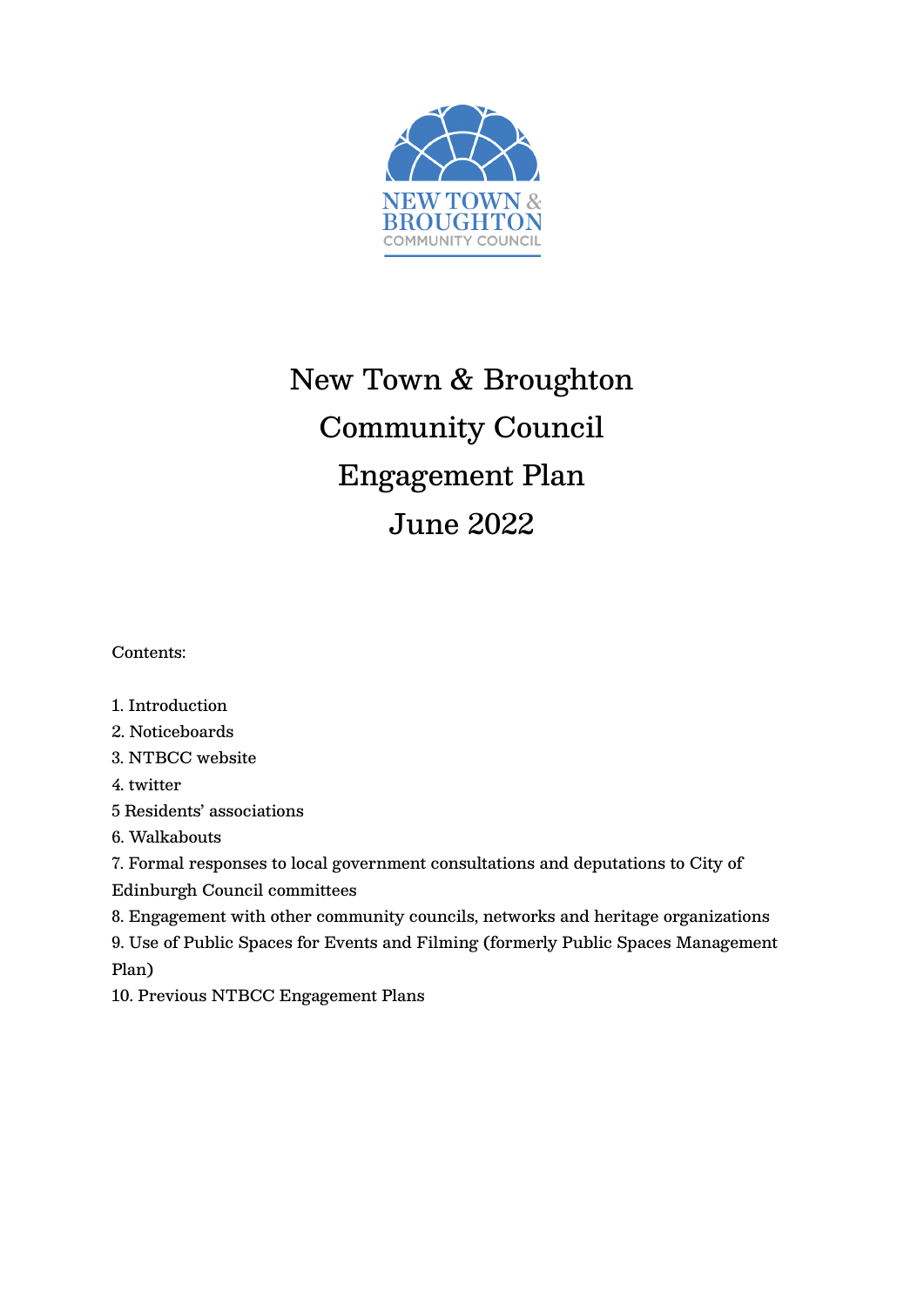### **1. Introduction**

The New Town & Broughton Community Council (NTBCC) continued to meet by video conference during 2021-2022.

As in the previous year, the use of video conferencing technology has enabled a high level of community engagement. We have used Zoom, notable for its easy interface, quality of video and audio, and bandwidth handling capacity. Meetings have been advertised on Eventbrite (https://www.eventbrite.co.uk) and are fully open to the public, typically attracting around 30 to 35 participants each session.

The forthcoming annual general meeting (AGM) on 13 June 2022 will be our first *inperson* meeting since the beginning of the pandemic, while participants will also be able to join online.

#### **2. Noticeboards**

As in 2020 and 2021, the Communications/Engagement Team produced a laminated notice of NTBCC meetings which were displayed in locations throughout our area.

#### **3. NTBCC website**

The NTBCC website (http://www.ntbcc.org.uk) continues to be used to advertise meetings, agendas, publish minutes and consultation documents and to communicate government, council and other information to residents. Views per month have risen from 1000 in 2019 to 1,400 in 2020, to 1840 in 2021. So far in 2020 there have been an average of 1400 views.

#### **4. twitter**

The twitter platform continues to be used by NTBCC to reach the wider Edinburgh public. During the year, the number of followers rose from  $1427$  to  $1575$  - reflecting the continued influence of NTBCC in the community and ability to reach the media, council services and councillors.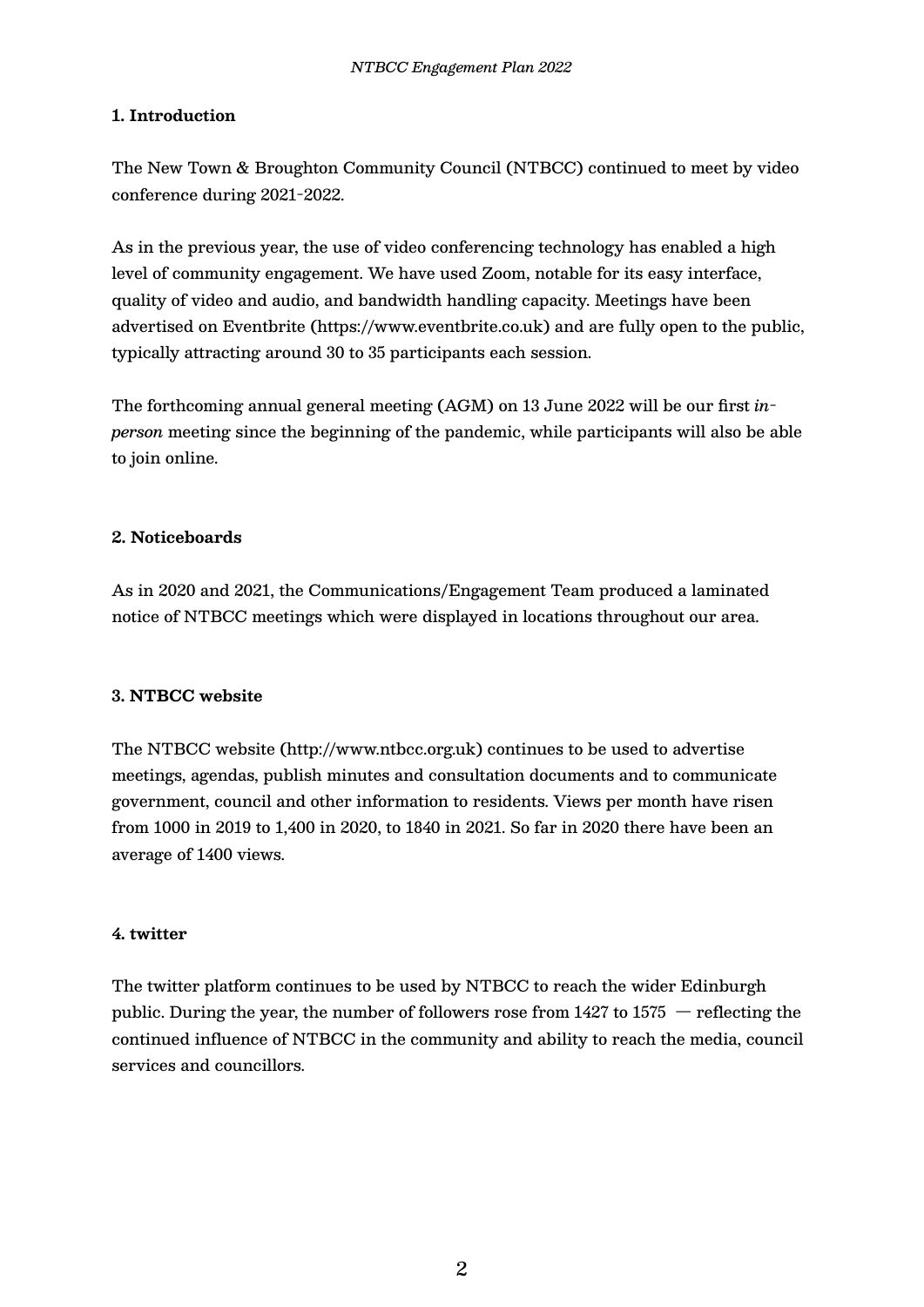#### **5. Residents' associations**

The number of residents' associations (RAs) represented on NTBCC decreased to five, with the loss of a representative for Fettes Row and Royal Crescent Association. However a Moray Feu Neighbourhood group has applied for local interest group (LIG) status and NTBCC membership.

Carol Nimmo, Chair of NTBCC, continues to convene a wide group of NTBCC member and non-member residents' associations to discuss waste issues.

#### **6. Walkabouts**

Three walkabouts were held during the year. On 26 October 2021, we walked an area of Gayfield and Broughton, starting from Gayfield Square. On 15 December 2021, we walked the streets between Drummond Place and Dundas Street, and on 30 March 2022, Bellevue to Powderhall, starting from Broughton St Mary's Church. In each case a circular route was chosen, lasting for about 90 minutes.

We checked everything from overflowing bins, litter, blocked drains, graffiti, derelict BT boxes, damaged trees, overgrown hedges, out of sync traffic lights, to neglected public spaces etc etc.

We picked up litter and took photos to record what we found. Problems were reported to Edinburgh Council's official @edinhelp service on twitter and they supplied official work number references.

On the first walk, we discovered some rusty old cast iron lamp posts on Forth Street. These were later identified as early to mid 19th century, and with the help of Edinburgh World Heritage they have been repainted 'heritage' grey, matching the restored lights in Scotland Street.

## **7. Formal responses to local government consultations and deputations to City of Edinburgh Council committees**

NTBCC made 17 submissions and deputations during 2021-2022, compared 11 in 2020-2021, and 8 in 2019-2020. These were:

*Deputation to Transport and Environment Committee meeting to be held on 17 June 2021 regarding item 7.4 Low Emission Zone – Preferred Scheme for Consultation*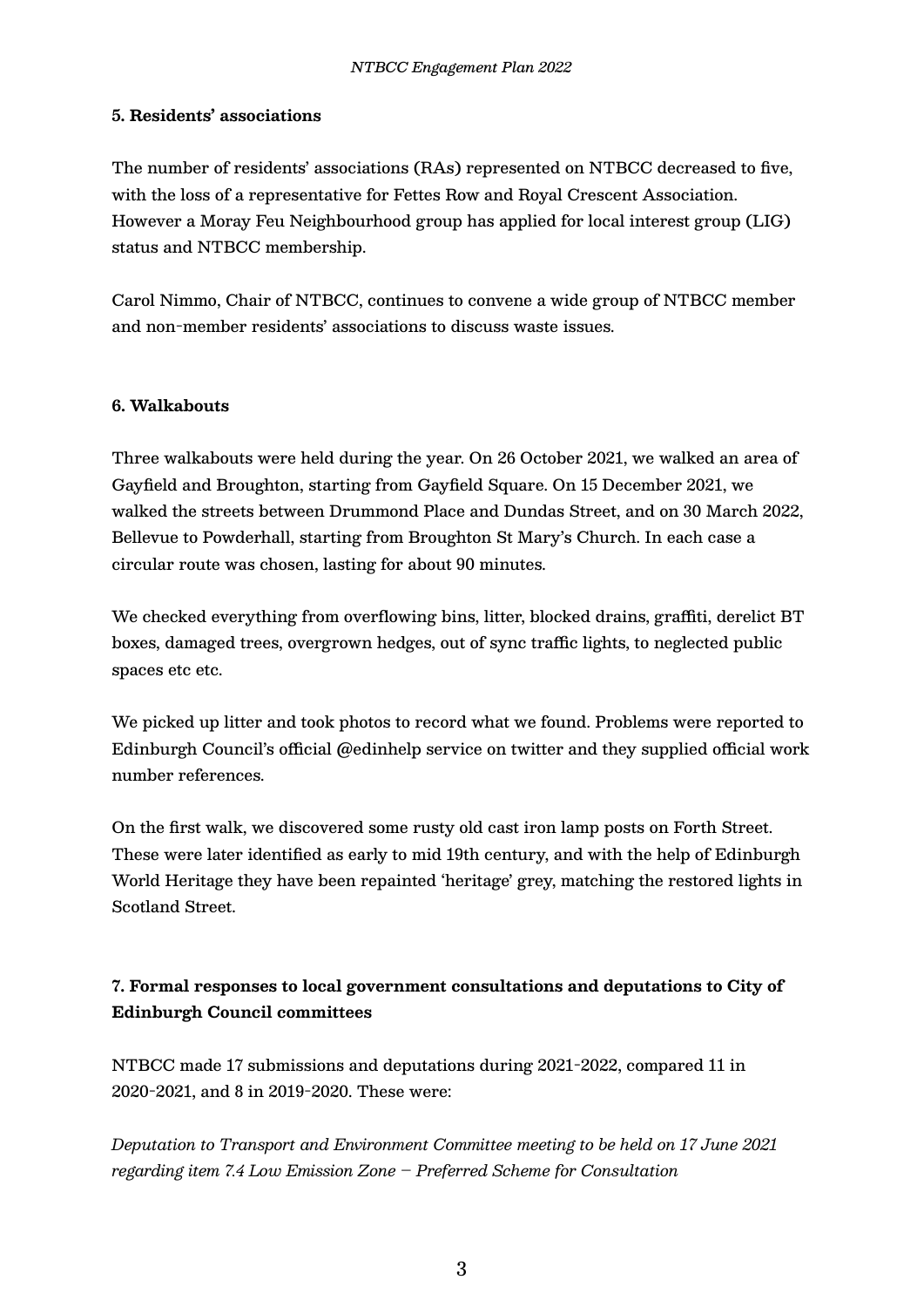*Deputation to City of Edinburgh Council meeting on 24 June 2021 – Item 7.13 Potential Retention of Spaces for People Measures , 21 June 2021*

*FLY Open Air Music Festival – NTBCC's Response to Request for Comments, 19 September 2021*

*Response by New Town and Broughton Community Council to Edinburgh Council's Consultation on Proposed Low Emission Zone, 19 September 2021*

*Consultation/engagement about waste services in world heritage: NTBCC letter to CEC Director of Place, 15 October 2021*

*Verbal deputation to the Transport & Environment Committee with regard to Item 7.1 Active Travel Measures - Travelling Safely Update, 14 October 2021*

*Amplification of Sound in Public Spaces: NTBCC deputation to CEC full council meeting, 28 October 2021*

*Submission on City of Edinburgh Council's consultation on Edinburgh's Proposed Designation of a Short Term Let Control Area, 5 November 2021*

*NTBCC's submission to 'Temporary Erection of External Ski Grotto for Festive Period', 34A North Castle Street (21/05837/LBC), 6 December 2021*

*Response to Edinburgh Council's Advertised Order for On-Street EV Charging Places (TRO/21/24), 8 December 2021*

*Final draft submission to the 'Use of Public Spaces in Edinburgh for Events and Filming' Consultation, 15 December 2021*

*Deputation on behalf of NTBCC to Full Council on Thursday 16 December, regarding item 8.3: Motion by Councillor Rust – Community Councils – Notification of Key Information and Consultations, 16 December 2021*

*Response to the Council's Waste Management Strategy : Proposed '5 Year Collaborative Plan' for the New Town, email by NTBCC to councillors prior to the Transport & Environment Committee meeting, 27 January 2022*

*"Business Bulletin – Communal Bin Project" – NTBCC deputation to Transport & Environment Committee, deputation to Council's Transport & Environment Committee, 27 January 2022*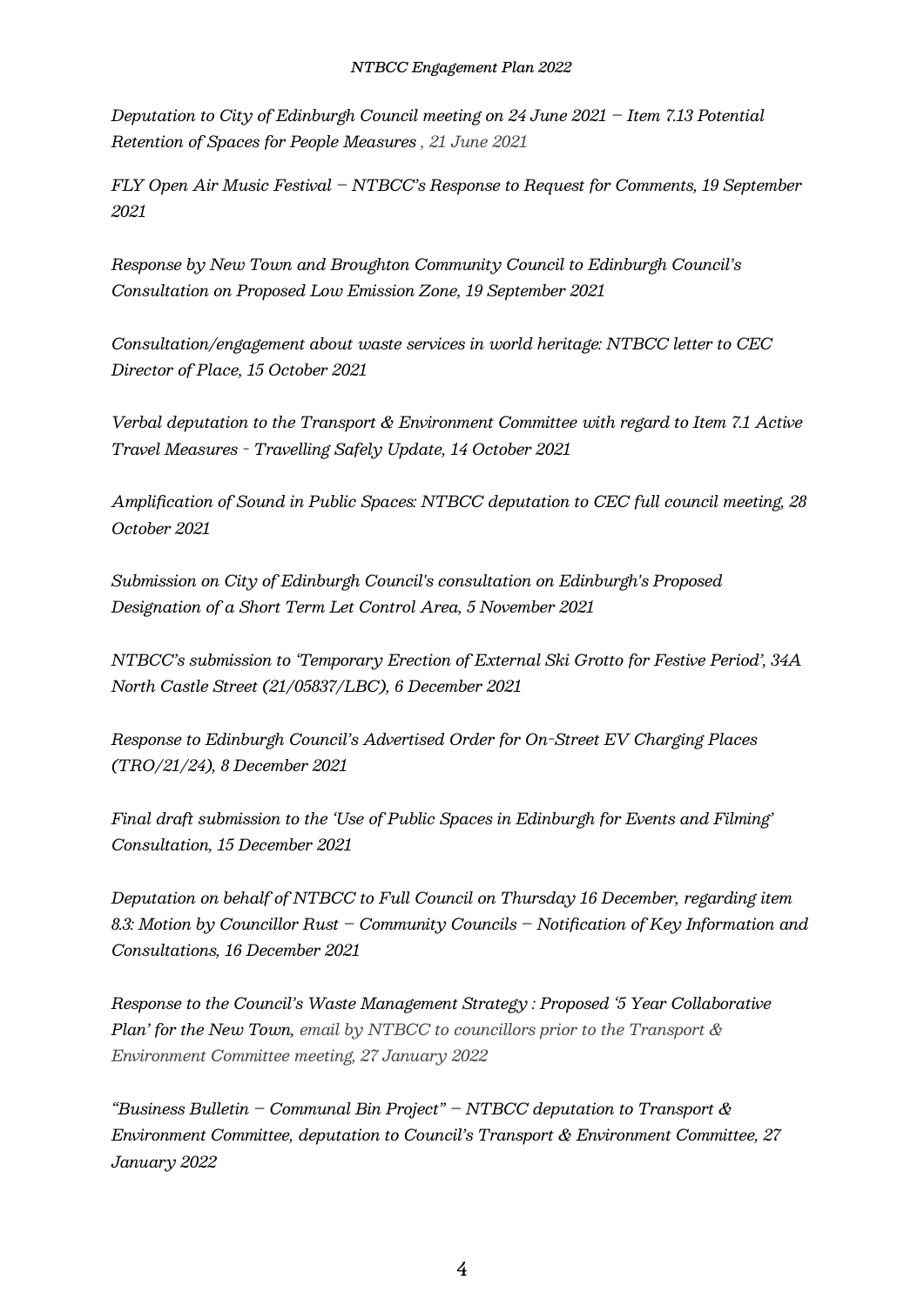*Response from New Town and Broughton Community Council to proposed Low Emission Zone Scheme for Edinburgh, February 2022*

*Deputation to Transport & Environment Committee regarding the design of Elm Row, (NTBCC/Community Councils Together on Trams), 31 March 222*

*New Town and Broughton Community Council submission on George Street and First New Town Public Realm Improvements Project, 9 May 2022, and City of Edinburgh Council response, 31 May 2022*

The list above does not include the more than 20 representations submitted to various planning applications, DPEA appeals and online planning consultations (e.g. 'City Plan 2030' and the 'National Planning Framework') during the period or submissions to the Licensing Sub-committee on various applications (occasional or permanent).

# **8. Engagement with other community councils, networks and heritage organizations**

NTBCC continue to be actively involved with Community Councils Together on Trams (CCTT) alongside the three Leith community councils. Nine meetings were held: on 19 August, 30 September, 28 October, and 25 November 2021, 10 February, 10 March and 14 April, 19 May and 9 June 2022.

The Five City Centre Community Councils, of which NTBCC is a member, met once on 18 February 2022 for a presentation by Festivals Edinburgh.

The George Street Association (GSA) have started to invite NTBCC to participate in their meetings and we have reciprocated by inviting the GSA.

NTBCC also attends the Civic Forum, organized by the Cockburn Association, that promotes dialogue between city officers and community councils.

The City Centre Neighbourhood Network did not meet publicly during the year.